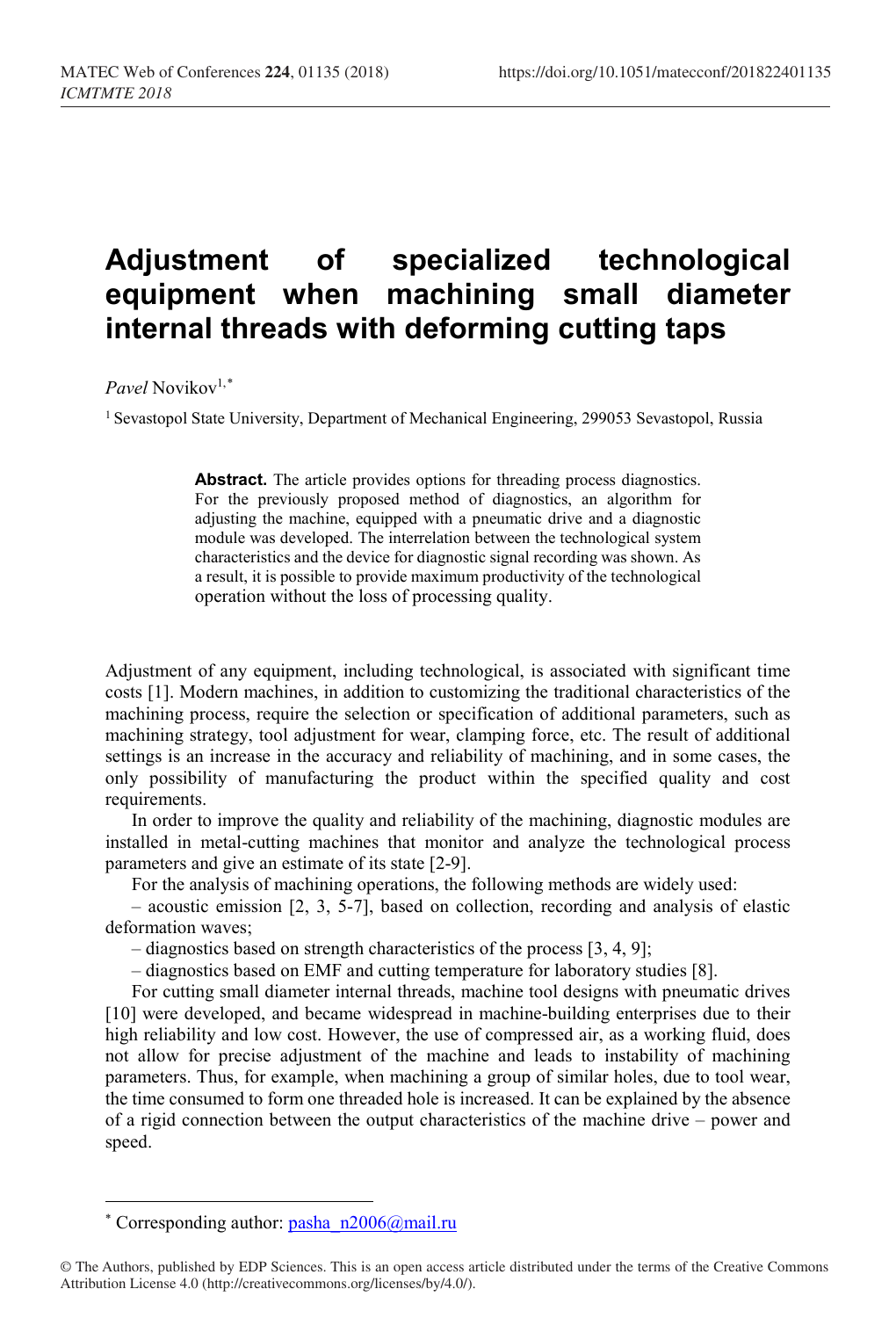This article is devoted to the development of an adjustment algorithm for a machine equipped with a pneumatic drive and a diagnostic module when small diameter internal threads are machined with deforming-cutting taps. The main purpose of the presented development results is to increase the thread cutting process efficiency.

It is possible to increase threading efficiency due to the cutting process diagnostics. The existing diagnostic methods based on acoustic emission and power characteristics are related to hardware implementation difficulties and the way signals are received by control devices.

A diagnostic method was proposed for pneumatic drive machine tools; and as a diagnostic signal this method was based on the thread-cutting time [11].

The basic scheme for implementing this method is shown in Figure 1.

When cutting the thread, spindle 4 from position I moves into position II, which is fixed by sensors 9 and 10, while device 11 (which can be implemented as a data acquisition board) determines the travel time. As the tool wears, the cutting torque increases and the travel time of the spindle increases, which is determined by the use of pneumatic cylinder 1 in the power head design. The proposed method makes it possible, based on the analysis of the intensity of the machining time increase and its approximation to the boundary value, to estimate the moment for changing the blunt instrument, thereby increasing the reliability and quality of the technological operation.

The small diameter threading process is a fast one, thus, it causes some difficulties that arise during machine adjustment.

These difficulties are related to determining the area of the throttle hole 8 and its changes during machining.

The maximum area of the throttling hole, on the one hand, ensures maximum performance, on the other hand, defines a "blind spot" for recording device 11.

A "blind spot" refers to such a combination of signals registered by device 11, when a controlled analog signal, due to various factors, falls into the same digital pulse of the device.

For example, for LA-50USB data collection card, the time of registration, processing, and transfer of the signal to the computer is 50 μs, if the signal difference when machining a certain group of holes is less than 50 μs, the device produces the same value, and the change in the technological process is not observed (see Figure 2).



**Fig. 1.** Elementary diagram of equipment: 1 – air cylinder; 2 – motion conversion node; 3 – multiplier;  $4$  – spindle;  $5$  – supply line;  $6$  – exhaust pipe;  $7$  – air distributor  $4/2$ ;  $8$  – throttle;  $9$ ,  $10$  – sensors; 11 – recording device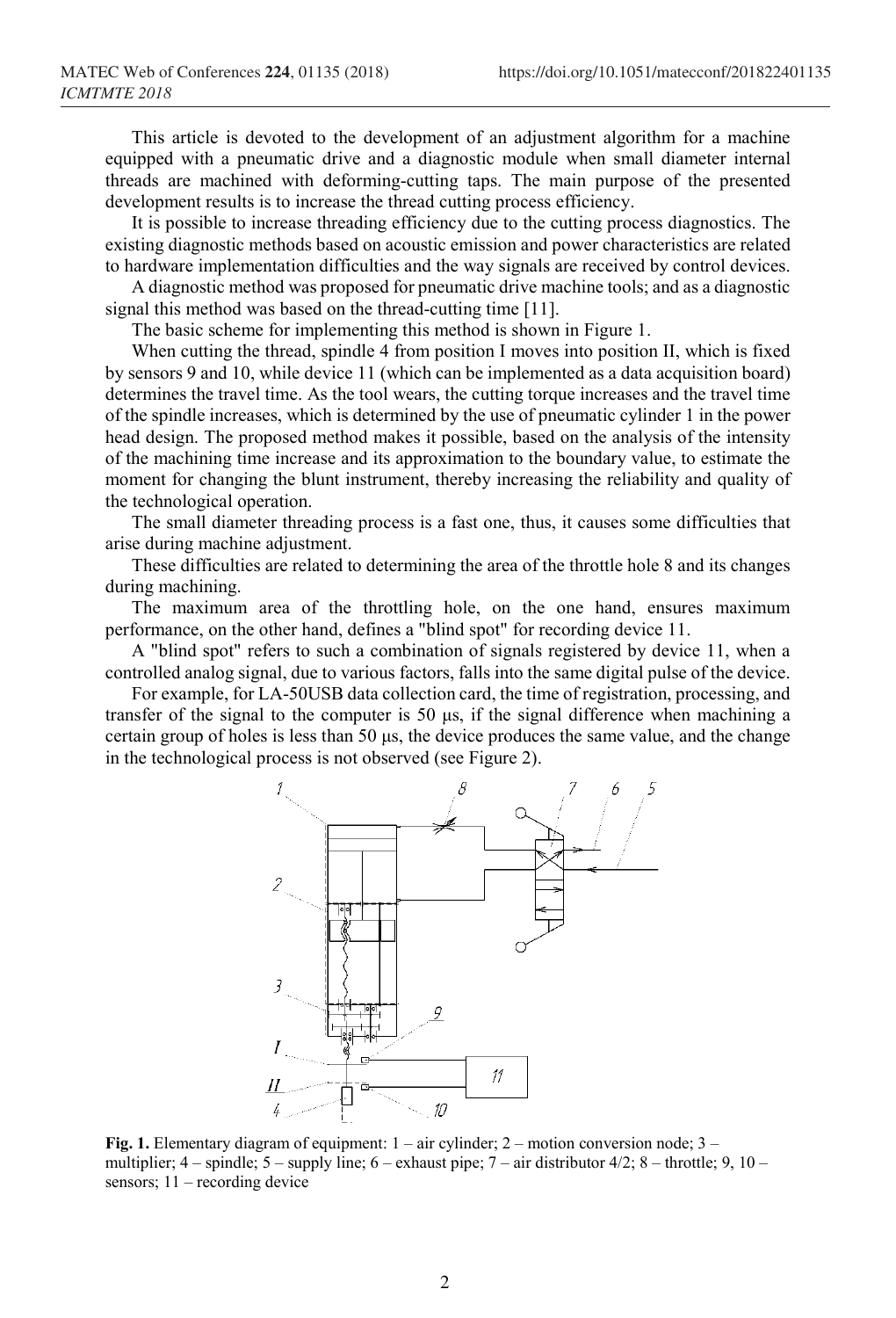

**Fig. 2.** "Blind spot" effect

For effective diagnostics and reliability of threading operations, it is necessary to avoid the above-mentioned "blind spot" effect, which is possible by changing the area of throttle opening 8.

The solution to the task is accomplished by implementing the following algorithm:

1. The limiting value of the maximum torque of cutting forces  $M_{\text{max}}^{2p}$  [4] is determined; and the excess of this value indicates errors in the technological process of machining;

2. The limiting value of the minimum torque of cutting forces  $M_{\text{min}}^{2p}$  is determined. In this case, it will be equal to the cutting forces torque  $M_{\text{kp}}$  during the operation of deformingcutting taps  $[12, 13]$ :

$$
M_{\kappa p} = \sum_{i=1}^{z} 6,632\tau_{\text{c}\partial\theta} \cdot a^{2} \cdot (2i-1)R_{i} \cdot \left(1 - tgy \cdot \frac{1 + \xi^{2}}{2}\right) \cdot \left(1 - \frac{11250 \cdot tg\gamma \cdot (\xi + 1)}{(90 - \gamma)^{2.46}} K_{L}^{0,0015(90 - \gamma)^{1.27}}\right) + \sum_{j=1}^{m} 4,901 \cdot k \cdot \sigma_{\tau} \cdot \mu_{1} \cdot a^{2} (2j-1) \cdot R_{j} \cdot \left(\frac{1}{\sin \alpha_{1}} + \frac{1}{\sin \alpha_{2}}\right) \sqrt{\frac{k\sigma_{\tau} f}{E} \frac{(D + 2\rho_{j})}{D}} \cos \psi,
$$

where  $R_i$ ,  $R_j$  are the average radii of the relative position of the tap's cutting and

deforming teeth  $R_i = \frac{a_{\theta H}}{2} + 0.3725 \frac{I}{Z} \cdot tg\varphi$ J  $\left(\frac{d_{\scriptscriptstyle{BH}}}{2}+0.3725\frac{P\cdot i}{7} \cdot tg\varphi\right)$  $R_i = \left(\frac{d_{\textit{gen}}}{2} + 0.3725 \frac{P \cdot i}{Z} \cdot \textit{tg}\varphi\right),$ 

$$
R_j = \left(\frac{d_{\text{BH}}}{2} + 0.3725 \frac{P \cdot j}{Z} \cdot \text{tg}\varphi\right).
$$

3. The resulting range  $M_{\text{min}}^{2p} - M_{\text{max}}^{2p}$  is divided into a finite number of equal parts with a necesary sampling value between the intervals ∆*M* (see Figure 3).



**Fig. 3.** Splitting a range of boundary values.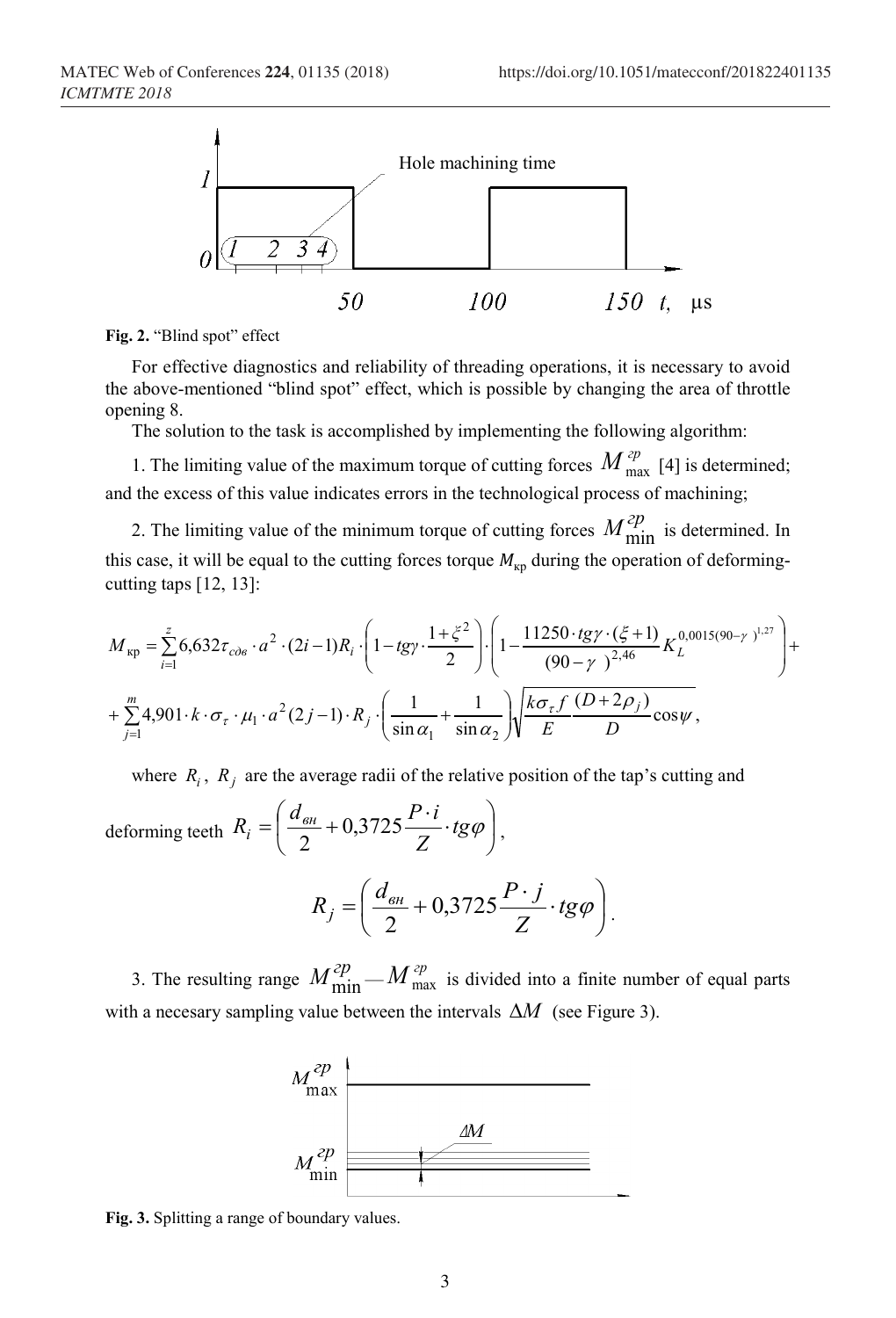$\sqrt{ }$ 

4. For cutting torque  $M_{\text{min}}^{2p}$  and  $M_{\text{min}}^{2p} + \Delta M$  vector of values  $\vec{t}$  is determined –  $\overline{a}$ 

response time, depending on the vector of the area values of throttling hole  $f_1$ , all other things being equal. This is done by solving a mathematical model that characterizes the work of a pneumatic drive machine:

$$
m \frac{d^2 x}{dt^2} = p_1 S_1 - p_2 S_2 - N_{mp} + G - F_4; \n \frac{dp_1}{dt} = \frac{k f_1 K p_{\nu} \sqrt{RT}}{S_1 (x_{01} + x)} \varphi(\sigma) - \frac{k p_1}{(x_{01} + x)} \cdot \frac{dx}{dt}; \n \frac{dp_2}{dt} = - \frac{k f_2 K p_2^{\frac{3k-1}{2k}} \sqrt{RT}}{S_2 (s + x_{02} - x) p_2^{\frac{k-1}{2k}}} \varphi(\sigma) + \frac{k p_2}{(s + x_{02} - x)} \cdot \frac{dx}{dt}; \n \varphi(\sigma) = \begin{cases} 0, & \text{if } 2 \leq k \leq 1 \\ \sqrt{\frac{2}{\sigma^k} - \sigma^{\frac{k+1}{k}}}, & \text{if } 2 \leq k \end{cases} \varphi(\sigma) = \begin{cases} 0, & \text{if } 2 \leq k \leq 1 \\ \sqrt{\frac{2}{\sigma^k} - \sigma^{\frac{k+1}{k}}}, & \text{if } 2 \leq k \leq k \end{cases} \text{ and } \sigma \leq 0, & \text{if } 2 \leq k \leq k \leq 1. \\ F_4 = \frac{P_5}{D_{cp}^2} \left( \frac{z_5}{z_6} \cdot \left( \frac{z_7}{z_8} \cdot \frac{z_9}{z_{10}} M_{\text{per}} - J_{\text{app}} \cdot \frac{d^2 \psi_7}{dt^2} - c_{\text{app10-7}} \psi_7 \right) - J_{\text{app5}} \frac{d^2 \psi_5}{dt^2} - c_{\text{app6-5}} \psi_5 \right)
$$

where  $m_{np3}$  is the total mass of reciprocating moving parts of the thread-cutting head;  $x$ piston travel coordinate;  $x_{01}, x_{02}$  – initial and final position of the piston;  $p_1$  – cylinder pressure;  $p_2$  – cylinder stem pressure;  $p_{\mu}$  – air pressure in the main pipeline;  $S_1$  – piston area in a rodless cavity;  $S_2$  – piston area in the rod cavity of the air cylinder;  $N_{mp}$  – frictional force in the air cylinder; *G* – gravity; *R* – gas constant; *T* – absolute air temperature;  $\mu$ – coefficient of friction;  $k$  – adiabatic index:  $K$  – coefficient;  $f_1$  – effective area of the inlet in the rodless cavity;  $f_2$  – effective area of the inlet in the rod cavity;  $\sigma$  – dimensionless pressure;  $z_{7}$  – the number of gear teeth;  $\psi_5$ ,  $\psi_7$  – angle of rotation of gears 5 and 7;  $J_{nn5}$ ,  $J_{nn7}$  – given moment of inertia relative to the rotating elements;  $c_{\text{ymp6-5}}$ ,  $c_{\text{ymp10-7}}$  – torsional stiffness of the motion conversion unit and the multiplier;  $M_{\text{pee}}$ – cutting torque;  $D_{cn}$  – average diameter of splined shaft;  $P_5$  – step of the shaft splines.

5. The data obtained in stage 4 are approximated by the following formulae:

$$
t_1 = A_1 e^{-b_1 f_1},
$$
  

$$
t_2 = A_2 e^{-b_2 f_1},
$$

where  $t_1$  — vector of values of the spindle moving time at cutting moment  $M_{\min}^{zp}$ ;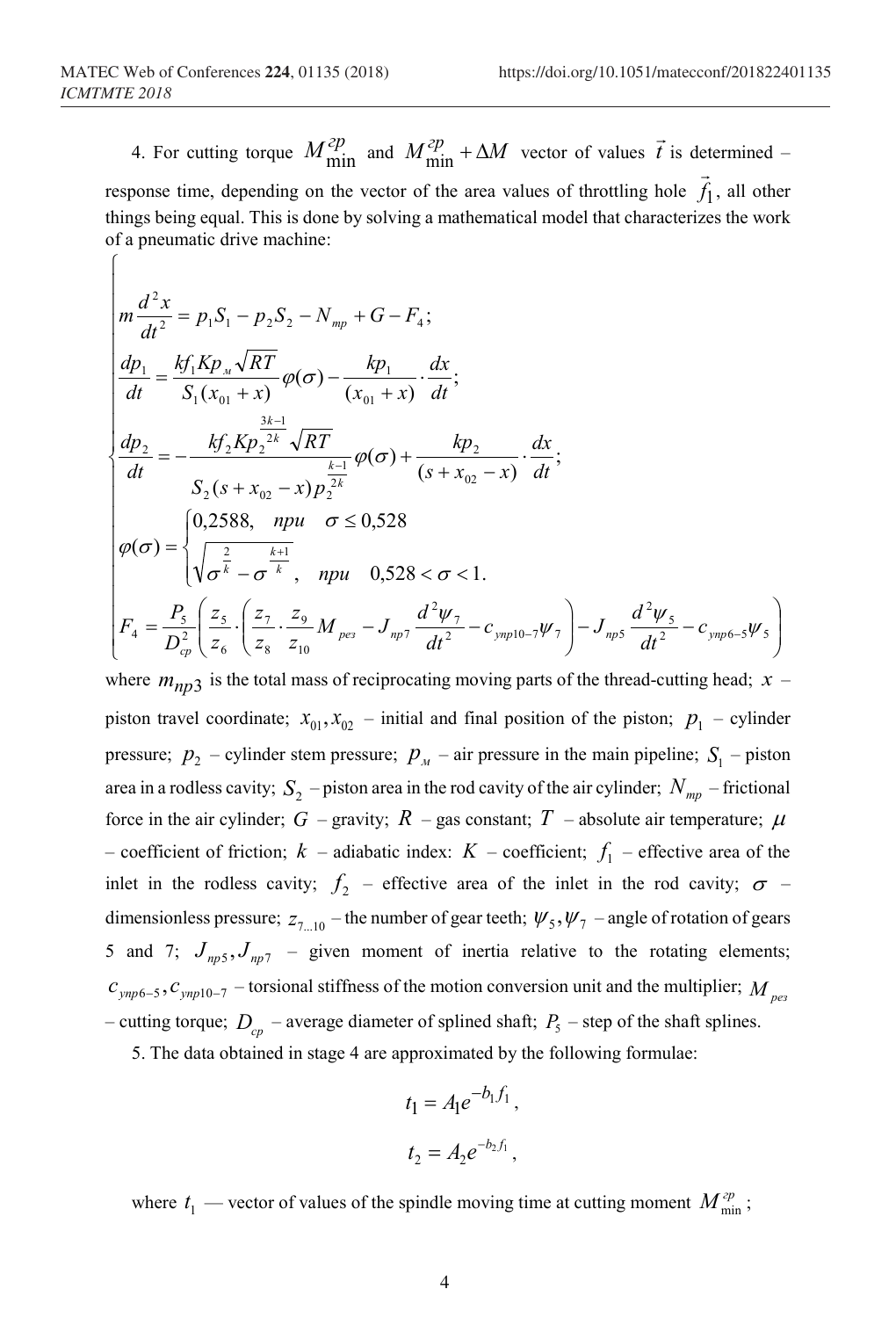$t_2$  — vector of values of the spindle moving time at cutting moment  $M_{\min}^{op} + \Delta M$  ;  $A_1, A_2, b_1, b_2$  — coefficients corresponding to the load at  $M^{zp}_{\min}$  и  $M^{zp}_{\min}$  +  $\Delta M$  ;

 $f_1$  — vector of throttling hole area values.

Approximated data are represented in Figure 4.



**Fig. 4.** Approximated data based on Point 3.

6. The "blind spot" value is determined by the correlation:

$$
\Delta t = t_2 - t_1 = A_2 e^{-b_2 f_1} - A_1 e^{-b_1 f_1},
$$

when 2 1 *A*  $k = \frac{A_1}{4}$ , based on dependence:

$$
\Delta t = A_2 e^{-b_2 f_1} (1 - ke^{(b_2 - b_1) f_1})
$$

The value of the throttling hole area is found from equation (1). To eliminate the "blind spot" effect and to increase the sensitivity of device 11 to the level at which it reacts to the specified minimum increment of torque  $\Delta M$ , it is necessary to increase  $\Delta t$  by 3-4 times:

$$
\Delta t_{\text{Hactp}} = (3-4) \times A_2 e^{-b_2 f_1} (1 - k e^{(b_2 - b_1)f_1}). \tag{1}
$$

Equation (1) is nonlinear and its solution in relation to  $f_i$  is only numerically possible. However, it does not take into account the stochastic factors, which affect the process and can be compensated by an additional coefficient  $K_{cm}$ , determined, for example, on basis of experimental studies.

Then dependence (1) takes the following form:

$$
\Delta t_{\text{Hacrp}} = (3-4) \times A_2 e^{-b_2 f_1} (1 - k e^{(b_2 - b_1) f_1}) K_{cm}
$$

The developed algorithm for adjusting the machine equipped with a pneumatic drive considering the characteristics of the diagnostic signal recording device provides high efficiency of the threading operation and the required quality.

The proposed methodology can be further adapted to control the process of small diameter internal threading in conditions of flexible automated production in machine systems equipped with pneumatic and hydraulic drives.